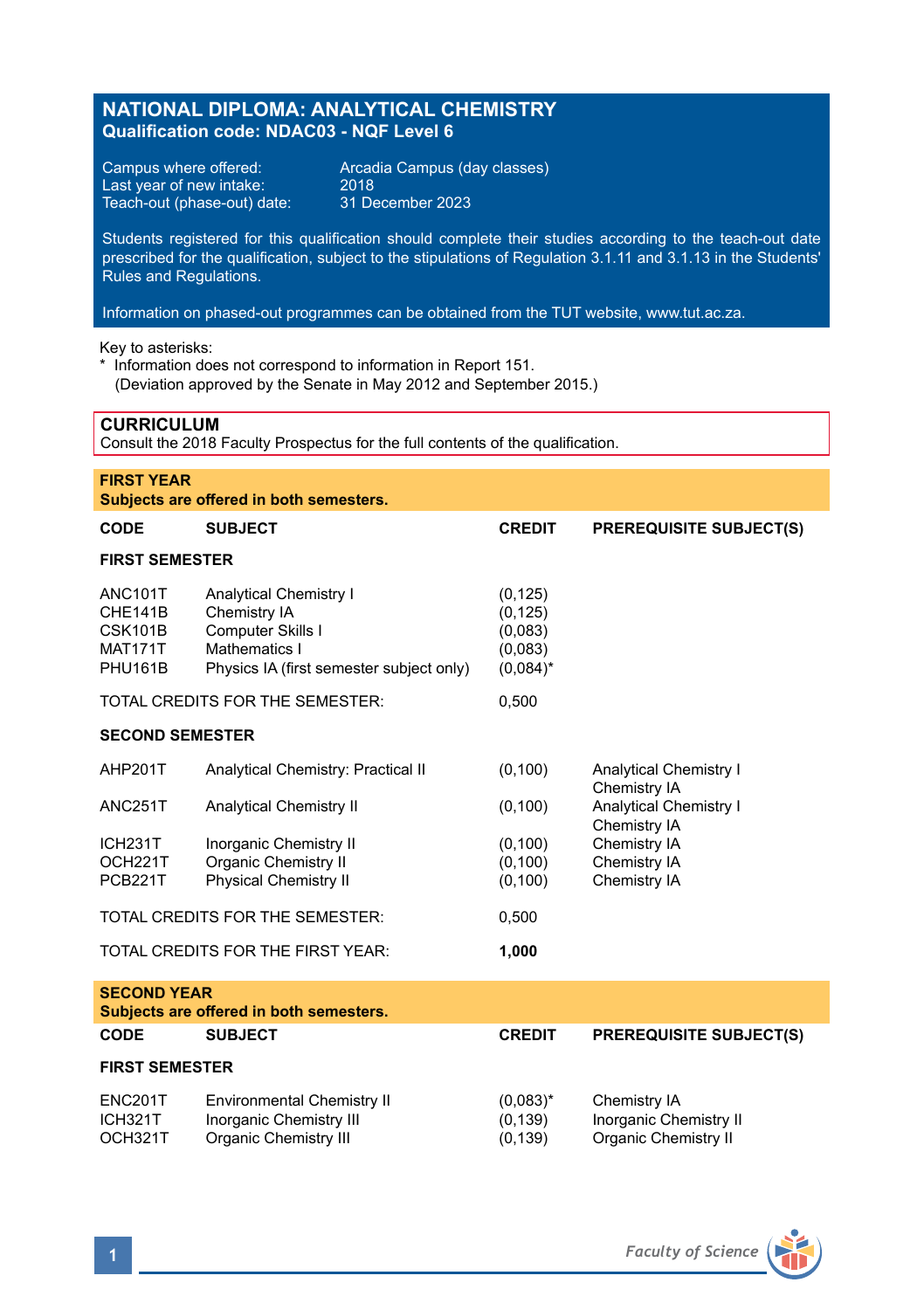| PCB321T                                                                       | <b>Physical Chemistry III</b>                                                                                                                                                       | (0, 139)                                                 | <b>Physical Chemistry II</b>                                                                       |  |  |  |  |
|-------------------------------------------------------------------------------|-------------------------------------------------------------------------------------------------------------------------------------------------------------------------------------|----------------------------------------------------------|----------------------------------------------------------------------------------------------------|--|--|--|--|
| TOTAL CREDITS FOR THE SEMESTER:                                               |                                                                                                                                                                                     | 0,500                                                    |                                                                                                    |  |  |  |  |
| <b>SECOND SEMESTER</b>                                                        |                                                                                                                                                                                     |                                                          |                                                                                                    |  |  |  |  |
| AHP311T                                                                       | Analytical Chemistry: Practical III                                                                                                                                                 | (0,200)                                                  | <b>Analytical Chemistry II</b><br>Analytical Chemistry: Practical II                               |  |  |  |  |
| ANC321T<br>CQA201T                                                            | Analytical Chemistry III<br><b>Chemical Quality Assurance</b>                                                                                                                       | (0, 200)<br>(0, 100)                                     | Analytical Chemistry II<br>Analytical Chemistry II<br>Analytical Chemistry: Practical II           |  |  |  |  |
|                                                                               | TOTAL CREDITS FOR THE SEMESTER:                                                                                                                                                     | 0,500                                                    |                                                                                                    |  |  |  |  |
|                                                                               | TOTAL CREDITS FOR THE SECOND YEAR:                                                                                                                                                  | 1,000                                                    |                                                                                                    |  |  |  |  |
| <b>THIRD YEAR</b>                                                             | Subjects are offered in both semesters.                                                                                                                                             |                                                          |                                                                                                    |  |  |  |  |
| CODE                                                                          | <b>SUBJECT</b>                                                                                                                                                                      | <b>CREDIT</b>                                            | <b>PREREQUISITE SUBJECT(S)</b>                                                                     |  |  |  |  |
| <b>FIRST SEMESTER</b>                                                         |                                                                                                                                                                                     |                                                          |                                                                                                    |  |  |  |  |
| One of the following options:                                                 |                                                                                                                                                                                     |                                                          |                                                                                                    |  |  |  |  |
| Option 1<br>ENC301T<br><b>EPS101B</b><br>IBA201T<br><b>MAT271T</b><br>PHU201T | <b>Environmental Chemistry III</b><br><b>Entrepreneurial Skills</b><br>Industrial Chemical Analysis<br>Mathematics II<br>Physics II                                                 | (0, 100)<br>(0, 100)<br>(0, 100)<br>(0, 100)<br>(0, 100) | <b>Environmental Chemistry II</b><br><b>Analytical Chemistry II</b><br>Mathematics I<br>Physics IA |  |  |  |  |
| Option 2<br>EXP1ACH                                                           | Work-Integrated Learning<br>(this subject may not be taken with any<br>other subject during the same semester,<br>except with the permission from the Head<br>of the Department)    | (0,500)                                                  | Analytical Chemistry III<br>Analytical Chemistry: Practical III                                    |  |  |  |  |
| <b>SECOND SEMESTER</b>                                                        |                                                                                                                                                                                     |                                                          |                                                                                                    |  |  |  |  |
| One of the following options:                                                 |                                                                                                                                                                                     |                                                          |                                                                                                    |  |  |  |  |
| Option 1<br>EXP1ACH                                                           | Work-Integrated Learning<br>(this subject and Chemistry Project III may<br>not be taken during the same semester,<br>except with the permission from the Head<br>of the Department) | (0,500)                                                  | <b>Analytical Chemistry III</b><br>Analytical Chemistry: Practical III                             |  |  |  |  |
| Option 2<br>CPJ311T                                                           | Chemistry Project III                                                                                                                                                               | (0,500)                                                  | Analytical Chemistry III<br>Analytical Chemistry: Practical III                                    |  |  |  |  |
| TOTAL CREDITS FOR THE THIRD YEAR:                                             |                                                                                                                                                                                     | 1,000                                                    |                                                                                                    |  |  |  |  |
| TOTAL CREDITS FOR THE QUALIFICATION:                                          |                                                                                                                                                                                     | 3,000                                                    |                                                                                                    |  |  |  |  |

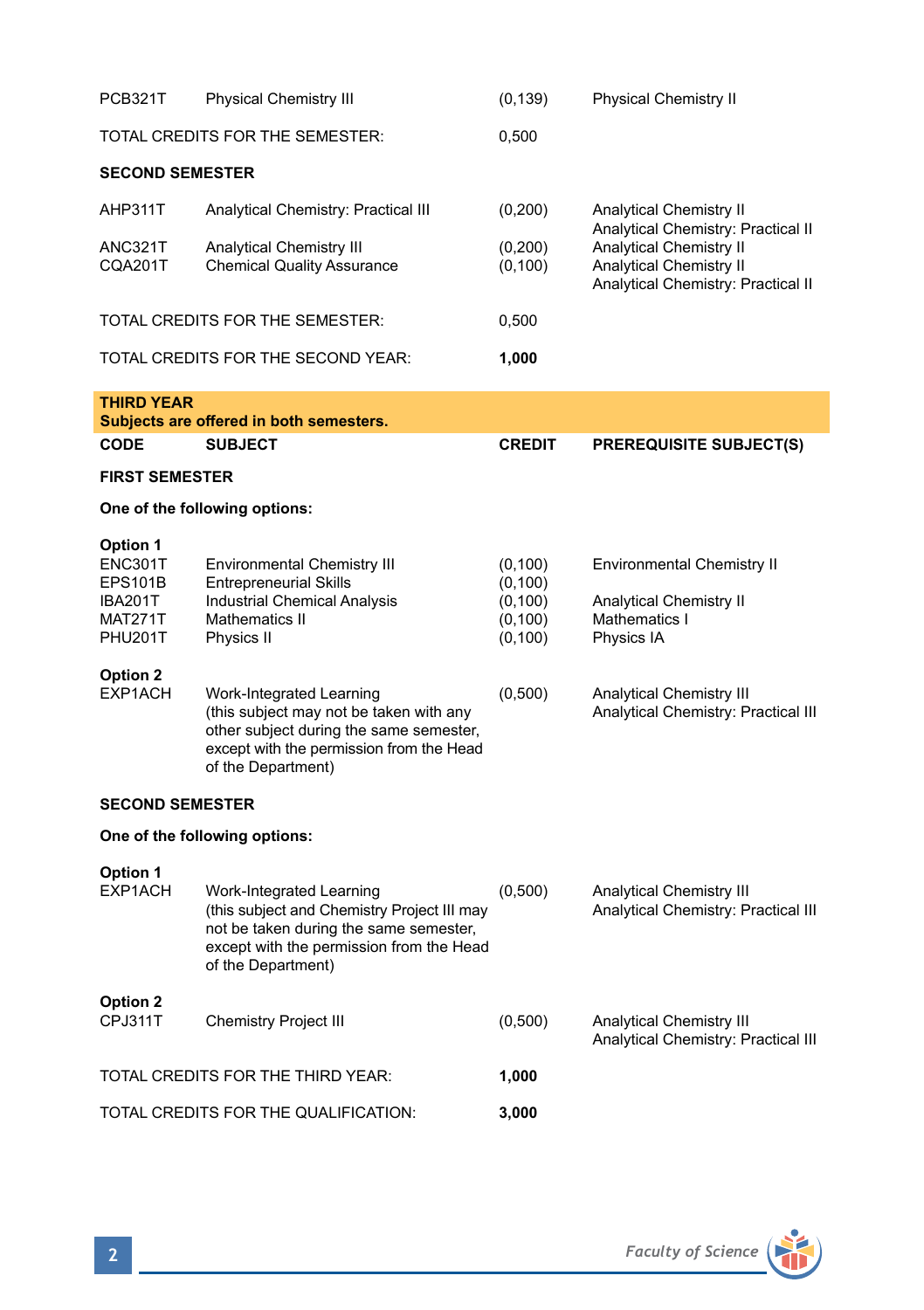# **SUBJECT INFORMATION (OVERVIEW OF SYLLABUS)**

The syllabus content is subject to change to accommodate industry changes. Please note that a more detailed syllabus is available at the Department or in the study guide that is applicable to a particular subject. At time of publication, the syllabus content was defined as follows:

# **A**

# **ANALYTICAL CHEMISTRY I (ANC101T) 1 X 3-HOUR PAPER**

*(Subject custodian: Department of Chemistry)* Laboratory practice and safety in analytical chemistry. Elementary statistics, significant digits. Precision and accuracy. Sampling and sample preparation. Introduction to classical analysis. Writing technical reports. Practical: relevant practical work. (Total tuition time: ±136 hours)

# **ANALYTICAL CHEMISTRY II (ANC251T) 1 X 3-HOUR PAPER**

*(Subject custodian: Department of Chemistry)*

Gravimetric analysis. Precipitation titrations. Neutralisation titrations. Non-aqueous titrations. Complex formation titrations. Redox titrations. Analytical separations. Refractometry and polarimetry. (Total tuition time: ± 72 hours)

# **ANALYTICAL CHEMISTRY III (ANC321T) 2 X 2-HOUR PAPER**

*(Subject custodian: Department of Chemistry)* Atomic spectroscopy: Introduction to X-ray (XAS and XAF), flame atomic absorption (FAAS), flame atomic emission spectrometry (FAES), inductively coupled plasma atomic emission (ICP-AES) and electrical discharge (arc and spark) atomic emission spectrometry. Sources and correcting interferences in AAS. Instrumentation, applications and quantitative analysis using XAS, XAF, AAS and AES. Molecular spectroscopy: Introduction to UV-Vis and IR spectroscopy. Instrumentation, applications and quantitative analysis using UV-Vis spectrophotometry. Chromatography: High-performance liquid chromatography (HPLC) and gas chromatography (GC), instrumentation, migration rates of solutes, zone broadening and column efficiency, optimisation of column performance, applications, qualitative and quantitative analysis. Electroanalysis: Potentiometry, reference electrodes, indicator electrodes, membrane indicator electrodes, applications of potentiometry. (Total tuition time:  $\pm$  120 hours)

# **ANALYTICAL CHEMISTRY: PRACTICAL II (AHP201T) CONTINUOUS ASSESSMENT**

*(Subject custodian: Department of Chemistry)*

"Wet" chemical analysis. Basic instrumental analysis. (Total tuition time: ± 96 hours)

# **ANALYTICAL CHEMISTRY: PRACTICAL III (AHP311T) PRACTICAL EXAMINATION**

*(Subject custodian: Department of Chemistry)*

Practical experiments of potentiometric titrations, pH measurements, gas chromatography, liquid chromatography, flame emission spectrometry, flame atomic absorption spectrometry, UV/VIS and infrared molecular spectroscopy, refractometry and polarometry. (Total tuition time: ± 128 hours)

# **C**

# **CHEMICAL QUALITY ASSURANCE (CQA201T) 1 X 3-HOUR PAPER**

# *(Subject custodian: Department of Chemistry)*

Collection of data, sampling systems, errors and advanced statistical treatment of data in analytical chemistry, including ANOVA. Optimisation and calibration of analytical instruments. Quality assurance systems, including ISO. Laboratory accreditation. (Total tuition time: ± 48 hours)

# **CHEMISTRY IA (CHE141B) 1 X 3-HOUR PAPER**

# *(Subject custodian: Department of Chemistry)*

Atomic structure, chemical bonding, periodic table of elements and nomenclature of inorganic compounds. Chemical equations and reactions and stoichiometry. Solutions, acids, bases, pH calculations and chemical equilibrium. Electrochemistry and redox reactions. Introduction to organic compounds (nomenclature and functional groups). Practical: experiments based on the theory, with the emphasis on basic laboratory techniques. (Total tuition time: ± 152 hours)

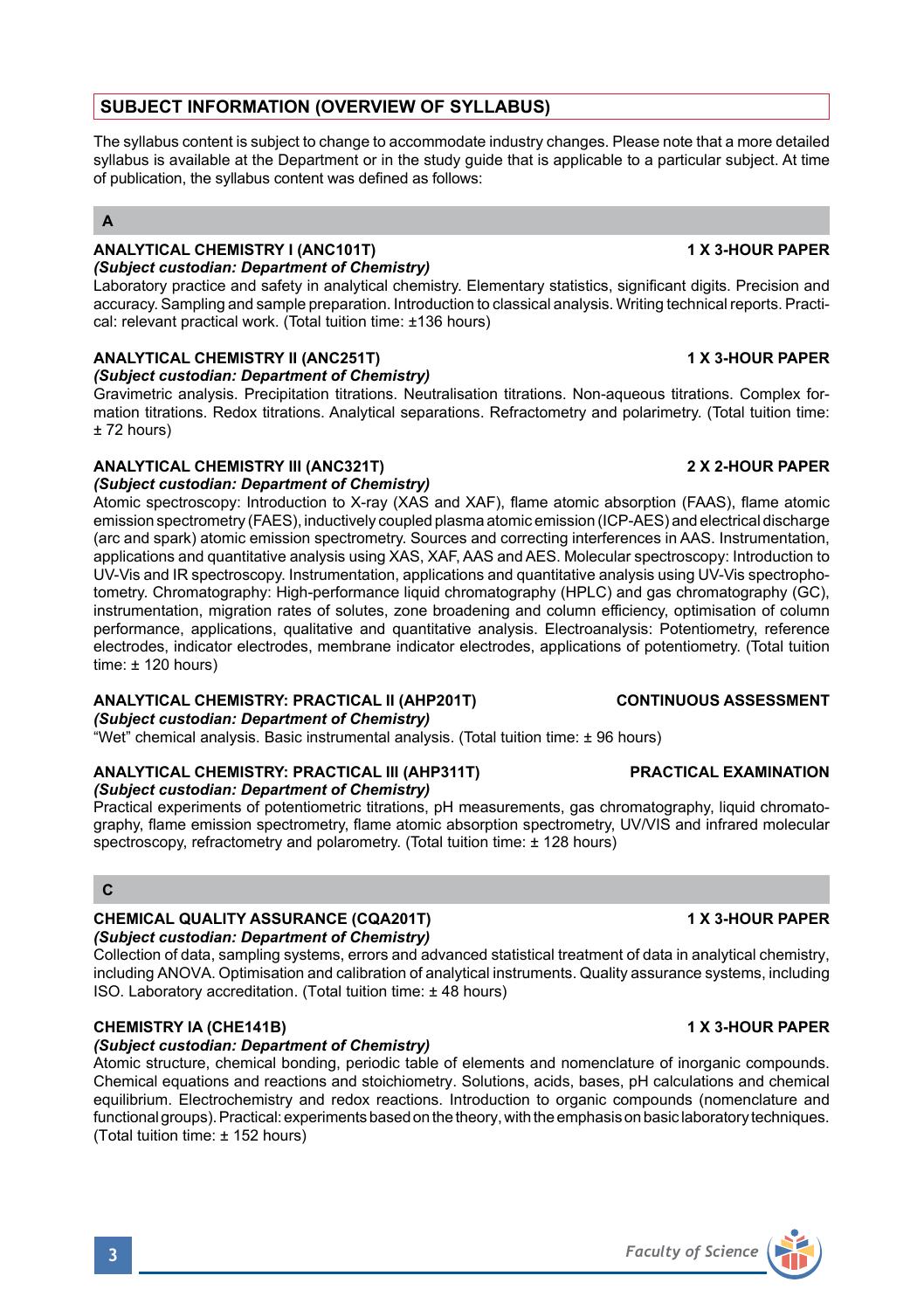# **CHEMISTRY PROJECT III (CPJ311T) CONTINUOUS ASSESSMENT**

# *(Subject custodian: Department of Chemistry)*

Practical experience in experiential techniques in a chemical laboratory. (Total tuition time: Determined per individual - Research)

### **COMPUTER SKILLS I (CSK101B) CONTINUOUS ASSESSMENT**

# *(Subject custodian: End User Computing Unit)*

Students have to acquire theoretical knowledge (computing fundamentals) and practical skills as an enduser in operating systems and MS Office Suite applications (MS Word, MS Excel and MS PowerPoint) on an introductory level. Students will do online and computer based tests. The modules are mapped with SAQA and IC3 Essential Skills for Digital Literacy (international certification). (Total tuition time: ± 40 hours)

**E**

# **ENTREPRENEURIAL SKILLS (EPS101B) 1 X 3-HOUR PAPER**

### *(Subject custodian: Department of Management and Entrepreneurship)*

Types of businesses. Management functions. Planning, organising, guidance and control. Budgeting. Accounting. Administration. Banking. Personnel management. Customer relations. (Total tuition time: ± 45 hours)

# **ENVIRONMENTAL CHEMISTRY II (ENC201T) 1 X 3-HOUR PAPER**

*(Subject custodian: Department of Chemistry)* Chemical fate and transport, industrial ecology, aquatic chemistry, including water analysis, sources of water pollution and water treatment methods. Chemical analysis of water and wastewaters. Toxicological chemistry. Practical: experimental techniques related to the theory. (Total tuition time: ± 96 hours)

# **ENVIRONMENTAL CHEMISTRY III (ENC301T) 1 X 3-HOUR PAPER**

### **(Subject custodian: Department of Chemistry)**

The geosphere and geochemistry: rock cycle, sediment transport and pollution issues relating to the geosphere. Soil chemistry: composition of soil and chemical reactions that may occur in soil. Atmospheric chemistry: atmospheric physical and chemical processes, particularly the photochemical process, as well as various effects from dispersion of pollutants, sampling and analytical methods relating to atmospheric or gaseous samples. Waste: nature and sources of waste, waste minimisation at source, disposal of waste, hazardous waste, nuclear waste and agricultural chemicals. Waste and solids analysis: methods for sampling and analysis of solid environmental samples including wastes. Practical: experimental techniques related to the theory. (Total tuition time: ± 96 hours)

**I**

### **INDUSTRIAL CHEMICAL ANALYSIS (IBA201T) CONTINUOUS ASSESSMENT** *(Subject custodian: Department of Chemistry)*

Any five of the following: chemical analysis in complex matrices, drug analysis in biological fluids, analysis in the brewing industry, air pollution analysis, sealants and adhesives, chemical analysis of animal feed and human food, water, metallurgical, polymer and sugar analyses. (Total tuition time: ± 48 hours)

# **INORGANIC CHEMISTRY II (ICH231T) 1 X 3-HOUR PAPER**

# *(Subject custodian: Department of Chemistry)*

Introduction to chemical bonding and an advanced study of ionic bonding. Chemical reactions in aqueous and non-aqueous solutions. Redox chemistry. Interpretation of oxidation state diagrams. Descriptive inorganic chemistry. (Total tuition time: ± 72 hours)

# **INORGANIC CHEMISTRY III (ICH321T) 1 X 3-HOUR PAPER**

*(Subject custodian: Department of Chemistry)* Bonding and the structure of molecules. Coordination chemistry. Crystal field theory. Transition elements. The first transition metal series: Sc to Ni. The chemistry of Group IB: Cu, Ag, Au. Group IIB: Zn, Cd, Hg. Practical inorganic chemistry. (Total tuition time: ± 112 hours)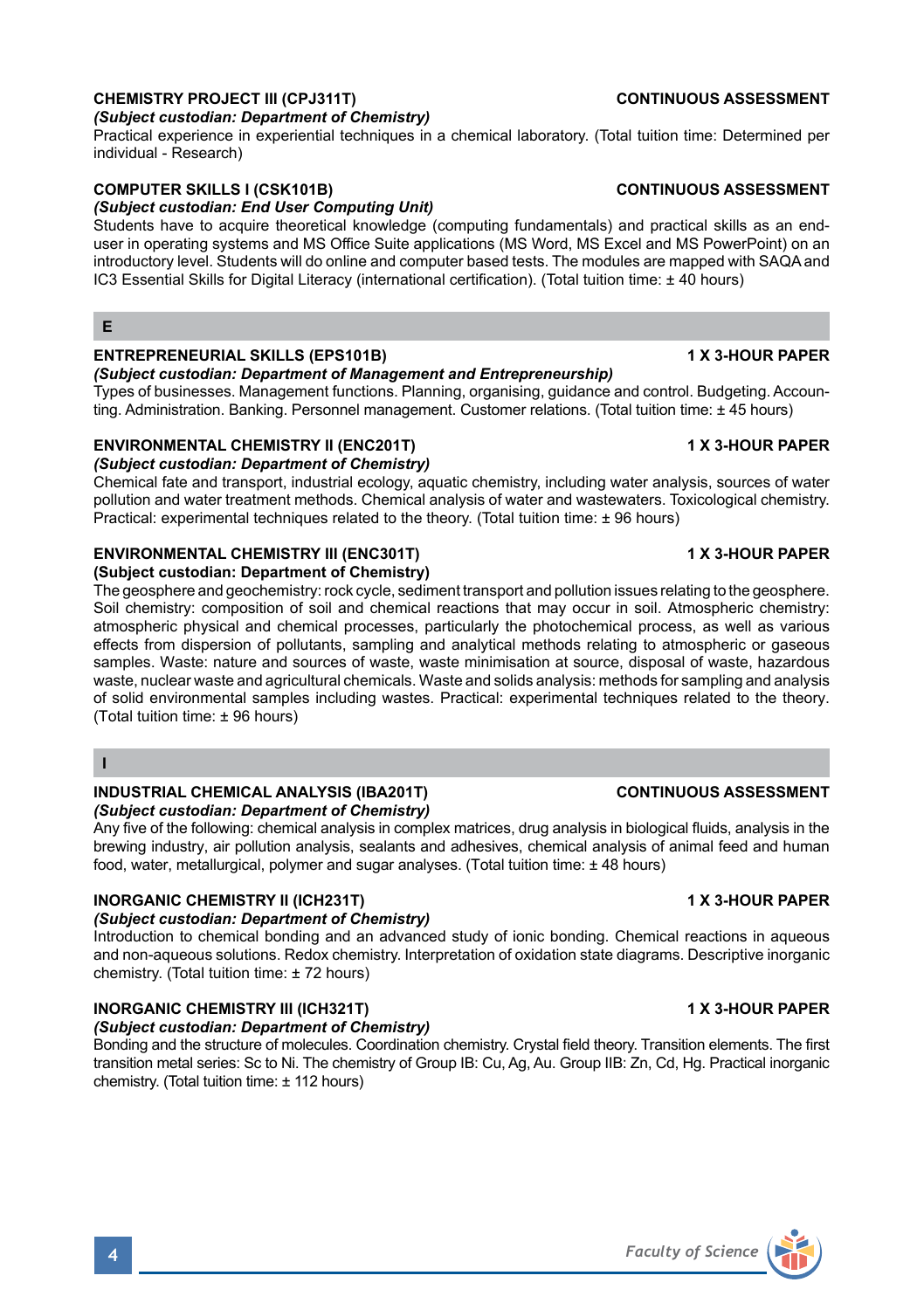### **MATHEMATICS I (MAT171T) 1 X 3-HOUR PAPER**

# *(Subject custodian: Department of Mathematics and Statistics)*

Basic mathematics. Differentiation. Integration. Matrices. (Total tuition time: ± 90 hours)

### **MATHEMATICS II (MAT271T) 1 X 3-HOUR PAPER**

### *(Subject/Module custodian: Department of Mathematics and Statistics)*

Differentiation: logarithmic differentiation, implicit functions, the inverse of trigonometric functions, the hyperbolic functions, parametric functions, applications. Partial differentiation: first-order partial derivatives, small incre-ments, rates of change, changing of the variables, errors. Integration: fundamental integration formulae, factor integration, partial fractions, hyperbolic functions, standard forms, applications. First-order differential equations: introduction and definitions, direct integration, separation of variables, exact equations, linear equations, Bernoulli's equation, applications. (Total tuition time: ± 120 hours)

### **O**

### **ORGANIC CHEMISTRY II (OCH221T) 1 X 3-HOUR PAPER** *(Subject custodian: Department of Chemistry)*

Nomenclature and reactions of alkenes and alkynes, introduction to stereochemistry and conformational analysis; benzene and its derivatives, syntheses and reactions of alkyl halides. Syntheses and reactions of alcohols and ethers. Syntheses and reactions of ketones and aldehydes, Syntheses of carboxylic acids and their derivatives. Syntheses and reactions amines. Qualitative experiments in organic chemistry. (Total tuition  $time: + 104$  hours)

### **ORGANIC CHEMISTRY III (OCH321T) 1 X 3-HOUR PAPER**

### *(Subject custodian: Department of Chemistry)*

Introduction to spectroscopic methods of analyses and structure elucidation of organic molecules (UV, IR, MS, H-NMR), further reactions of benzene, further reactions of carbonyl compounds, carbohydrates and amino acids. Practical organic chemistry. (Total tuition time: ± 112 hours)

### **P**

# **PHYSICAL CHEMISTRY II (PCB221T) 1 X 3-HOUR PAPER**

### *(Subject custodian: Department of Chemistry)*

Gases (ideal and non-ideal). Liquid surface tension, viscosity, additive properties. Chemical kinetics. Chemical equilibrium. Colloids. Colligative properties of solutions. Electrochemistry. (Total tuition time: ± 72 hours)

# **PHYSICAL CHEMISTRY III (PCB321T) 1 X 3-HOUR PAPER**

### *(Subject custodian: Department of Chemistry)*

Chemical thermodynamics – first, second and third laws. Changes of phase diagrams. Electrochemical, conductivity, transport numbers, electrolysis. Reaction kinetics orders, Arrhenius equation, composite mechanisms, catalysis. Quantum chemistry, atomic spectra, emission and absorption spectra, rotational spectra, Raman, vibrational and electronic spectra. The solid-state crystal lattice, planes, indices, X-ray, diffraction, structure of crystals. Surface chemistry, adsorption isotherms, surface reactions. Practical: physical chemistry. (Total tuition time: ± 112 hours)

# **PHYSICS IA (PHU161B) 1 X 3-HOUR PAPER**

# *(Subject custodian: Department of Physics)*

Basic mathematics for physics. Introduction to calculus-based physics. Measurements. Kinematics in 1D and 2D. Newton's laws of motion. Dynamics of uniform circular motion. Work energy and power. Impulse and momentum. Rotational kinematics and dynamics. Fluids, temperature and heat. The ideal gas law and kinetic theory. Electric forces and fields. Electric potential energy and the electric potential. Electric circuits. Reflection of light: mirrors, lenses and optical instruments. Practical experiments related to the theory with emphasis on measuring physical quantities. (Total tuition time: ± 90 hours)

# **PHYSICS II (PHU201T) 1 X 3-HOUR PAPER**

# *(Subject custodian: Department of Physics)*

Electronics, nuclear physics, electric and magnetic fields and forces, spectroscopy, properties of electromagnetic waves, quantum mechanics. Practical: experiments related to the theory. (Total tuition time: ± 75 hours)

# **5** *Faculty of Science*